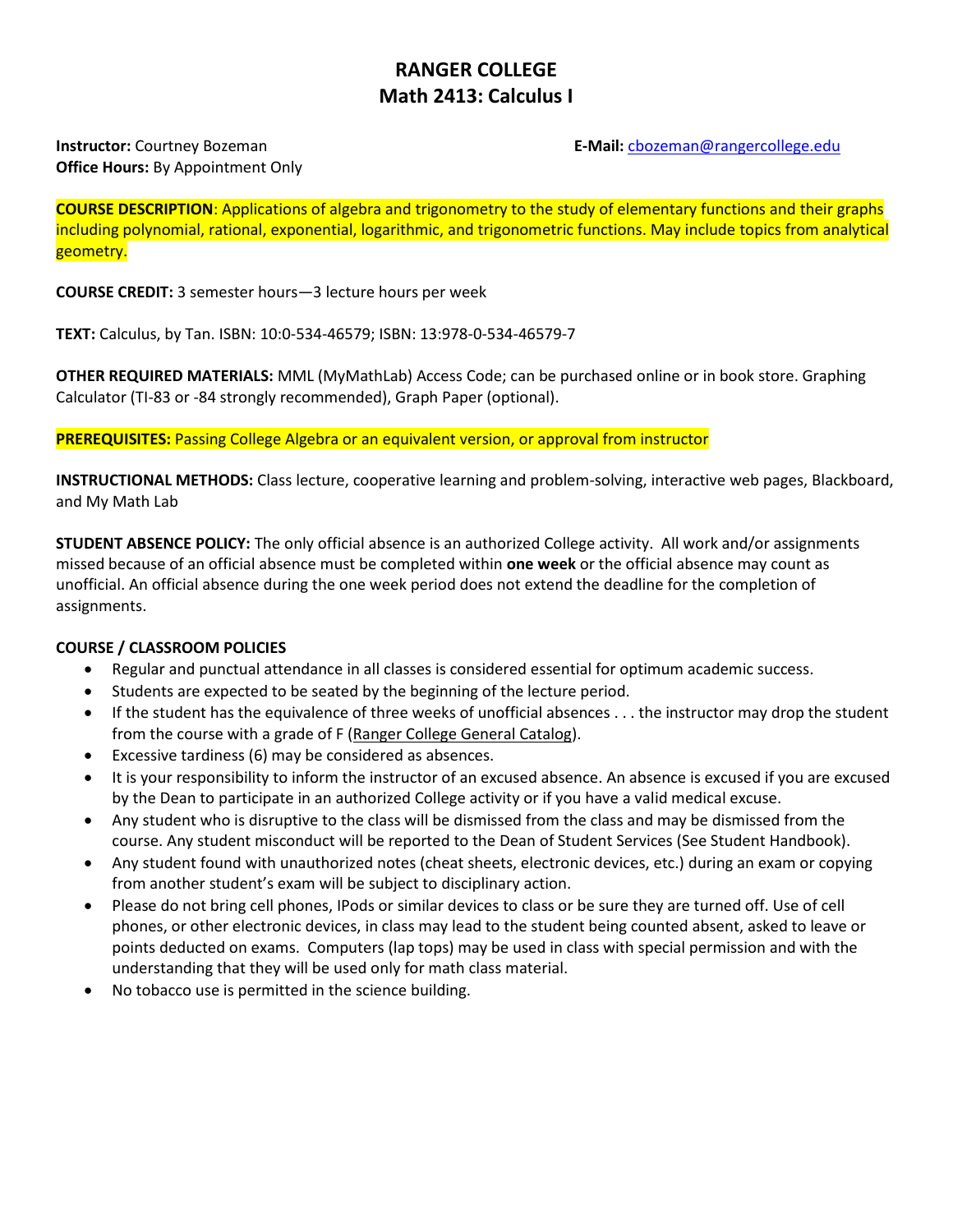#### **ASSESSMENT:** (Grading Procedures).

Students missing lectures are responsible for getting notes from classmates.

Make-up exams will only be given if you make arrangements **before** the test date, otherwise you will receive a zero. **Students who miss an exam will get a zero, unless otherwise arranged.**

| The course grade will be computed as follows: |     |
|-----------------------------------------------|-----|
| нмк                                           | 10% |
| <b>TESTS</b>                                  | 54% |
| <b>FINAL</b>                                  | 36% |
| Letter grades will be assigned as follows:    |     |

 $90-100 = A$ ,  $80-89 = B$ ,  $70-79 = C$ ,  $60-69 = D$ , below  $60 = F$ 

#### **EXEMPLARY OBJECTIVES SUPPORTED BY THIS COURSE**:

The purpose of these objectives is to contribute to your intellectual and personal growth and assist you in understanding and appreciating not only your heritage, but also to prepare you for responsible citizenship and provide you the ability to adapt to a rapidly changing and highly technological world.

M1. To apply arithmetic, algebraic, geometric, higher-order thinking, and statistical methods to modeling and solving real-world problems

M2. To represent and evaluate basic mathematical information verbally, numerically, graphically, and symbolically

M3. To expand mathematical reasoning skills and formal logic to develop convincing mathematical arguments M4. To use appropriate technology to enhance mathematical thinking and understanding and to solve

mathematical problems and judge the reasonableness of the results

M5. To interpret mathematical models such as formulas, graphs, tables, and schematics, and draw inferences from them

M6. To recognize the limitations of mathematical and statistical models

M7. To develop the view that mathematics is an evolving discipline, interrelated with human culture, and understand its connections to other disciplines

## **PRECALCULUS COURSE OBJECTIVES:**

To be able to demonstrate these skills in writing:

1. Graphing relations, functions and inverses in the plane (M1, M2, M5)

2. Solving linear and quadratic equations (M2, M3, M4, M6)

3. Solving linear and non-linear inequalities (M2, M3, M4, M6)

4. Graphing quadratic and higher-degree polynomial functions; finding zeros of polynomial functions (M1, M4, M5, M6, M7)

5. Solving systems of linear equations; applying matrix algebra in solving linear systems (M1, M4)

6. Graphing and solving equations with exponential and logarithmic functions (M1, M2, M4, M5, M6, M7)

7. Graphing rational functions and conic sections (M1, M4)

8. Solving triangles and application problems using trig functions (M1, M2)

9. Using a hand-held calculator to solve trig problems (M4)

10. Proving trigonometric identities (M3)

11. Converting between radian and degree measure. Solving applications of radian measure (M2)

- 12. Using trig formulas to simplify expressions and solve trig equations (M1, M3)
- 13. Graphing trig functions in rectangular and polar form (M5, M6)

14. Simplifying logarithmic expressions & solving logarithmic equations (M2, M4)

15. Using the trig form of complex numbers to solve problems (M1, M7)